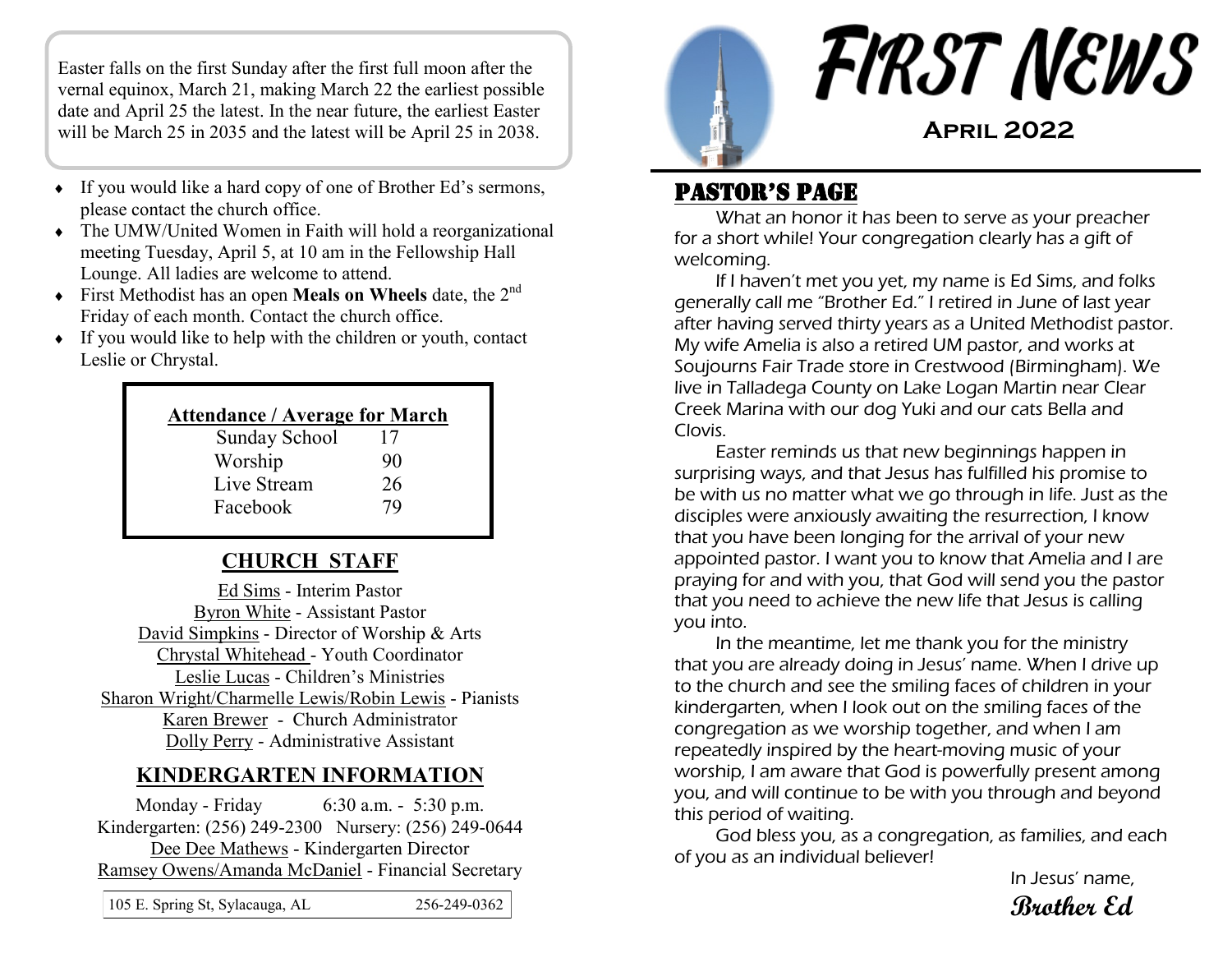# Worship & Arts Ministries!

Hello Worship & Arts Friends!!!

The month of April looks to be a busy and vibrant time for our church, and our Worship & Arts Teams! Here is a look at our upcoming activities!

**April 3, Sunday Worship** – Our Chancel Choir, Accompanists & Guest String Musicians will be presenting *"A LIVING HOPE – Celebrating the Risen Christ"* **Cantata**. You won't want to miss this special presentation of the Word through music!

**April 10, Palm Sunday** – Our Worship will feature the celebration with palms of Christ's entrance into Jerusalem, and usher in the start of Holy Week! Choir, Handbells, Worship Band and Media will all be leading our congregation! Scripture Focus – Luke 19:28-40.

**April 11-15, Holy Week Noonday Services** - Each Day of Holy Week, we will meet to worship at noon, led by Guest Pastors from our community. It will be a 30 minute service of Word and Music, followed by a light lunch provided by our own Church Family. Make your plans to be with us…..it will be a blessing for all!!

**April 14, Maundy Thursday Service, 6pm** – FUMC's Traditional Maundy Thursday Communion Celebration promises to be a special time, and setting the stage for the culmination of the Passion, and leads us to Easter! Scripture Focus – John 13:1-17, 31-35.

**April 17, EASTER SUNDAY WORSHIP!** He Is Risen, He Is Risen Indeed! Plan to be with us for this special 10am Worship Experience! Scripture Focus – Luke 24:1-12.

**April 24, Sunday Worship – Sunday after Easter** – "What's in a Name?" Scripture Focus – Exodus 3:10-14.

> Love of Christ Be With You! *David Simpkins, Director of Worship & Arts*

**Prayer Concerns:**  Cindy Diffie Cheryl Dobson Mack Howell Lee White Fay Simpkins Marese Rayfield Ginger Marable Kelsey Abrams Amy R. Thomas Yancy Patterson Lou Kyle Barbara Bailey Rosie Cochran

Jim Isbell Dylan Durden Jake Montgomery Cheryl Machen Tiffani Persons Linda Morris Amanda Farr Ben and Linda Gamel Pat Pownall Glenda Styres Jerry Walker Stephanie McGhee Larry Reynolds Bill Roberts

Don Neal Marshall Wilson Diane Atkinson Vaughn John Brown Bill Perry Pastor Joel Maxwell Catie Simpkins Kenneth Turner Dick and Sally Werling Connie Wright

Van Junkins Family (Carolyn Etress' brother), Ken and Ozaline Carter (Karen Parker's parents), Gene & Mary Sasser, Terry Sasser (Jan & Steve Rousseau's family).

#### **~ SPECIAL GIFTS TO THE CHURCH ~**   $\sim$  March  $\sim$

**In Memory of Edna Lusk** by Danny Culp, Sammy & Bebe Andrews, Elizabeth P. Siskron, Joe & Willie Harris, Connie Wright, James & Kathy Landus, Suzanne & Paul Phillips, Jerry & Debbie Adair, Penny Young. **In Memory of Rita Powell** by Anne O. Gray, Jerry & Debbie Adair.

### **Attention Sylacauga High School Students and Parents:**

Sylacauga First United Methodist welcomes students to serve at church in order to earn community service hours for graduation. High school students may assist with children's ministry events, help with media, or serve in other ways. If you are interested, contact Carolyn Etress, [layleader@firstmethodistchurch.com](mailto:layleader@firstmethodistchurch.com) (205) 601-4144.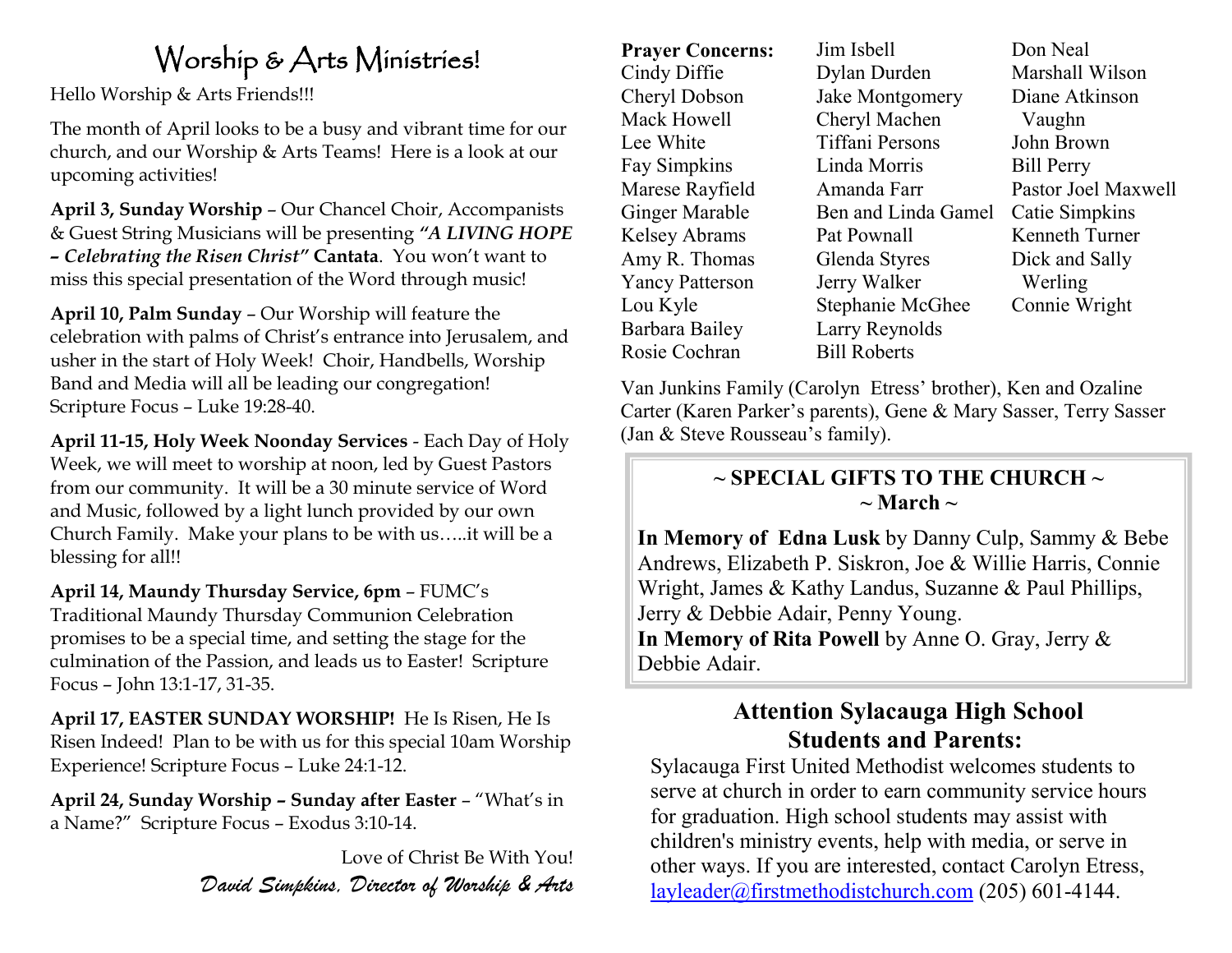### **ALTAR & NARTHEX FLOWERS**

#### **April 3rd**

**ALTAR FLOWERS** in the Sanctuary are presented to the glory of God and in loving memory of **John Milton and Bernice Williams Hightower; John Judge and Neal Chandler Hightower; and Robert Neal Hightower** by Martha and Joe Turner & Family.

**NARTHEX FLOWERS** in honor of **the marriage of David Gray and Kathy Smith** by Anne O. Gray. **April 10th**

**ALTAR FLOWERS** in the Sanctuary are presented to the glory of God and in loving memory of **the deceased members of the UMW/United Women in Faith** by UMW/United Women in Faith.

#### **April 17th**

**ALTAR FLOWERS** in the Sanctuary are presented to the glory of God and in loving memory of **Mr. & Mrs. Ware Gaston; Mr. & Mrs. C. W. Gaston, Sr.; and Dr. & Mrs. Dwight L. Evans** by their Sons and Grandsons: Charles, Joel and Maury Gaston.

#### **April 24th**

**ALTAR FLOWERS** in the Sanctuary are presented to the glory of God and in loving memory of **Mr. & Mrs. William Murray Melton, Sr.** by The Earl Lewis Family and The Bill Melton Family.

## **HOLY WEEK EVENTS**

#### **Noon service followed by a light lunch** April 11 - Rick Patrick, First Baptist April 12 - Mark Jessup, Knollwood Presbyterian April 13 - Charles Sims, First Presbyterian April 14 - Henry Looney, Reaching the World Bible April 15 - Stephen McWhorter, St. Luke's Episcopal **April 14** - Maundy Thursday Communion Service April 16 - Easter Egg Hunt

## **Easter Egg Hunt**

We are planning a community wide hunt on Saturday, April 16, at 10 am on our front lawn.



#### **We need your help!**

We need plastic eggs filled with candy brought to the church office, or placed in the bin in the Narthex. We need as many filled eggs as possible. You are also welcome to donate bags of individually wrapped candy and plastic eggs separately. Thank you for your help in making this a successful event for the children in our area!

> Leslie Lucas, Director of Children's Ministries

## Kindergarten/Day Care News

We held registration March  $3<sup>rd</sup>$  – very good turn-out. We have slots open for K4/K5 and 1 yr. olds beginning in August. We are planning a fun-filled summer with visits to the B.B. Comer Library, Sno-Biz, pizza lunches and more. We will have a fundraiser in April for St. Jude. This fundraiser is one that we believe very strongly about. Bless these children. The playground is getting some very needed cleaning done thanks to one of our fantastic friends! I am sad to say that our long time Financial Secretary, Ramsey Reynolds Owens will be leaving us to continue her education. I am so proud of her, and I will miss her tremendously. Amanda McDaniel will serve as our Financial Secretary. She is currently K3 Lead Teacher. Her financial duties will begin in April. (She will maintain her Lead position until the end of May). God is good!!!

*Dee Dee Mathews, Director*